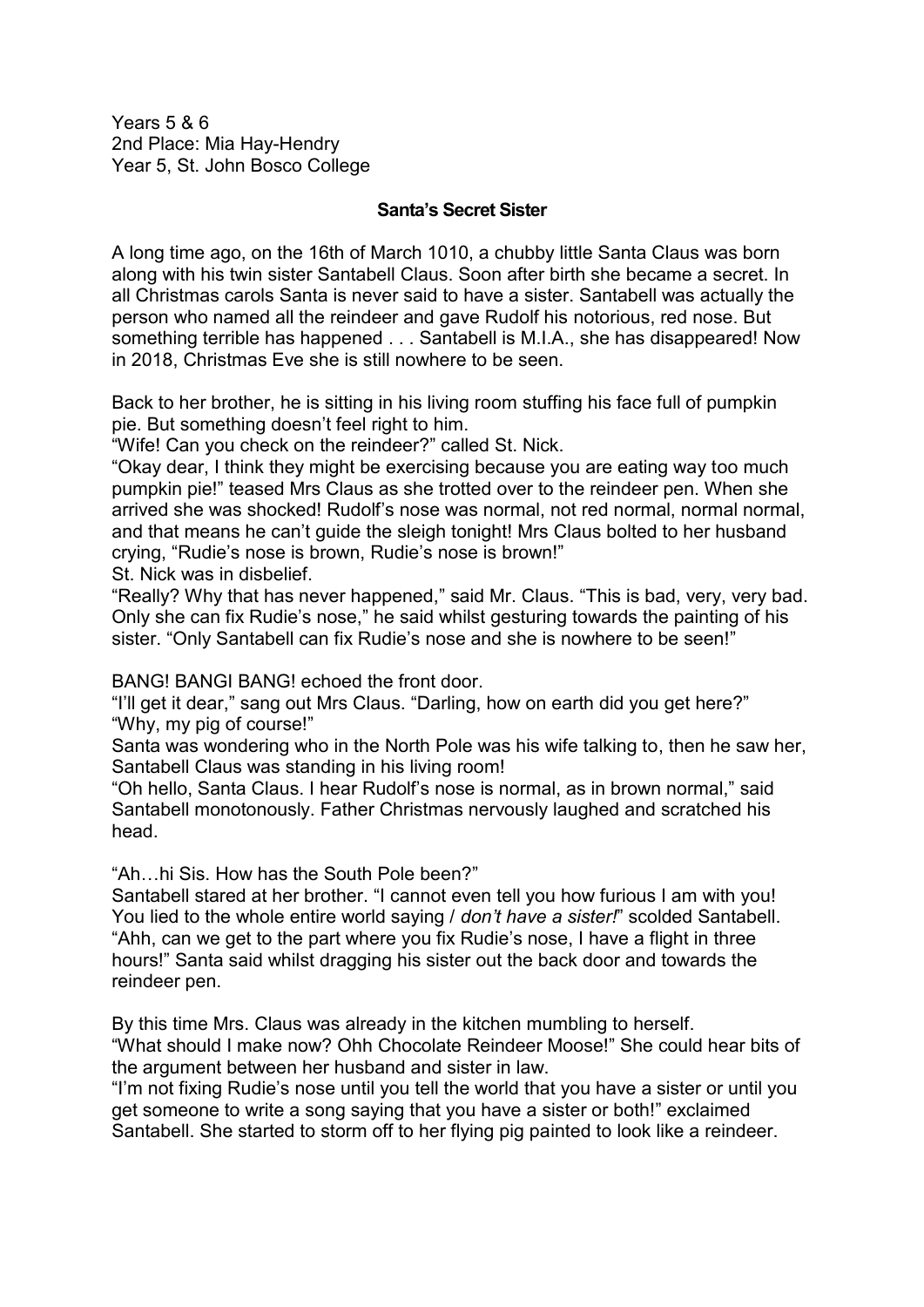"Santabell, that will take ages. I would have to talk to all the Leaders of every country and I can only talk to those people so I can't contact song writers like Justin Beaver and Billy Eyelash! So unless pigs can fly it's not happening," stated Santa firmly.

"Well I guess you're writing a song then!" she said pointing at her pig, "because this is a flying pig!"

And she trudged off with the flick of her hair. St. Nick opened his mouth to shout at his older sister but refrained and thought about what he was going to say and called "Okay! I will write a song and it will be awesome!"

"If you say so," agreed Santabell sarcastically, then she went to the kitchen to help Mrs. Claus cook the Chocolate Reindeer Moose.

St. Nick trudged off to his Claus Cave and sat at the desk twirling his pen in his hand. He spent the next hour or so writing and then throwing out failed song attempts. Then he came across one that he liked, he sang it to the tune of *All I want for Christmas is you*.

> You better know, don't be surprised! You're gonna find out, so I'm telling you guys. Santa Claus has a sister, Santa Claus has a sister, Santabell is Santa's sister! She's disappeared, where did she go? She has got to come back and fix Rudolf's nose! Santa Claus has a sister, Santa Claus has a sister, Santabell is Santa's sister! Santabell come back! Santabell we need you! Help us save Christmas. Santabell come back! Santabell we need you because you're Santa's sister.

Whilst Santa wrote his song all his reindeer loomed over his shoulder attempting to read their masters horrendous handwriting.

"Ahh!" shouted Santa.

"Ahhh, this is the song that will fix your nose, bud!" announced Santa proudly whilst shaking Rudolf's head. He ran out of his Claus cave and started calling to his sister, "I have it, Santabell! I have it! The song!"

"Let me look!" snapped Santabell.

He looked at his sister's face nervously and saw a smile growing bigger and bigger and bigger! Santabell wrapped her arms around her brother and whispered into his ear, "Get that reindeer ready!"

Santa was so happy he was running around, punching the air and going crazy. In fact he was so happy he ran into his wife and gave her a big kiss on the cheek. After calming down, he called his elves to get Rudie ready for his nose job and to get the sleigh ready with the other reindeers. Santabell had the elves hold Rudolf down so he wouldn't fly away. She concentrated hard and said;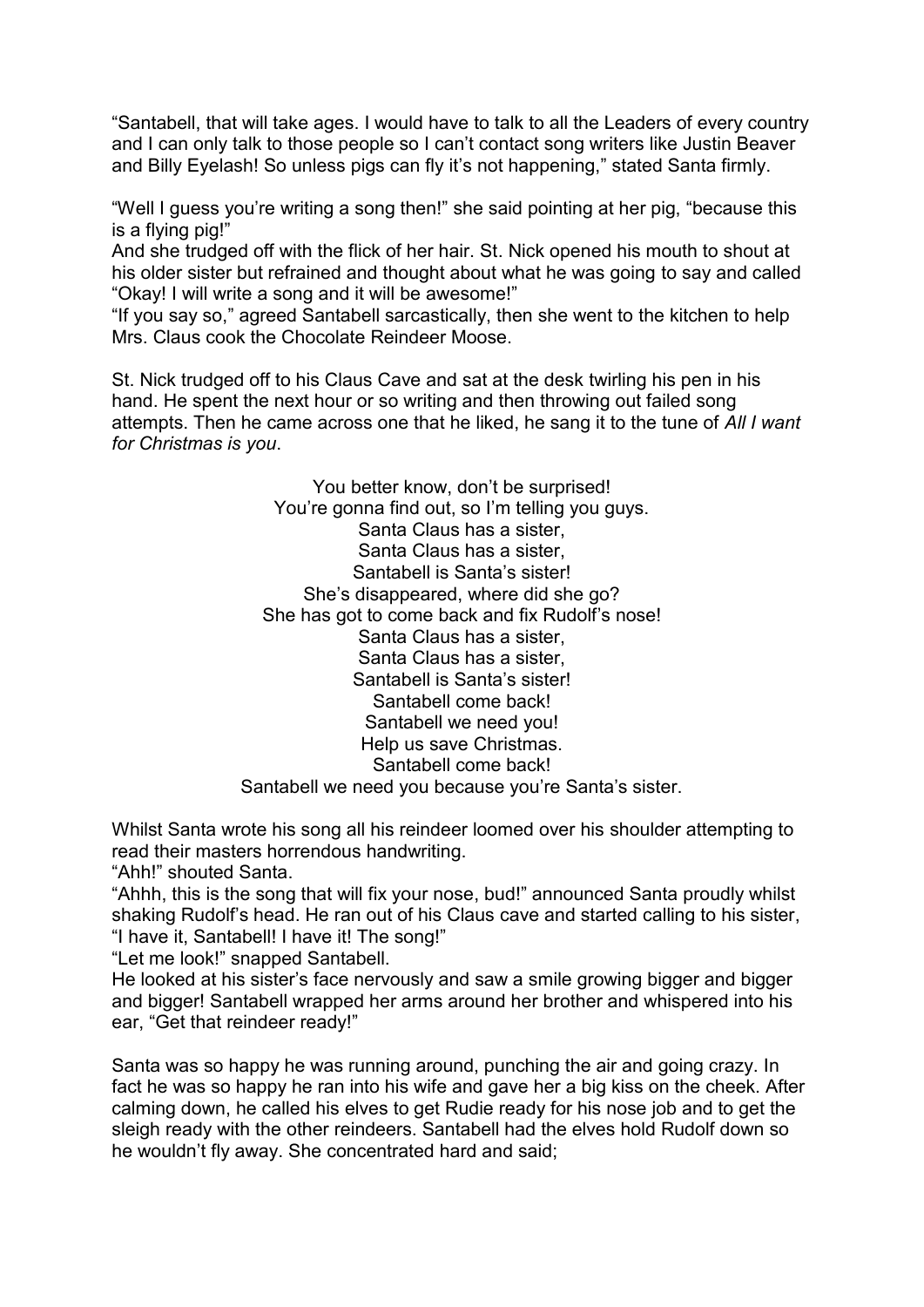"Blue and yellow, pink and red, change his nose from brown to RED!!"

A blaze of red dust went everywhere but you could see a little, faint, red light in the spot where Rudie was. Once the dust cleared, Santabell almost fainted! Rudolf was laying on the ground motionless!

"I've killed Rudie."

She turned around and she began to walk away, then she heard a soft dinging of a bell. She spun around and boy was she furious, Rudie had been playing dead! She hopped on Rudolf's back and she asked him to fly to the sleigh.

"That reindeer of yours has a really bony back. No wonder you don't ride them, pigs are a lot more comfortable!" chirped Santabell as she struggled off Rudie's uncomfortable back. Santa sighed and laughed.

"Yeah, you're not supposed to ride them Bell, you do know that?"

Santabell's cheeks blushed with embarrassment and she nodded sheepishly. Santa took Rudolf from his sister and started to do his bridle when out of the corner of his eye he could see Santabell walking over to her pig, so Santa whistled and called a bit too loud.

"You deserve a proper ride Santabell!"

Santabell whizzed around and shouted, "Bags driver's seat!"

She hopped in the driver's seat and Santa could do nothing to get her to move, so he just sat in shotgun.

Santabell was a natural sleigh flyer at birth because of her mother but had 0.0001% hand-eye coordination from the late Father Christmas, this made the first part of the trip as bumpy as an earthquake! Once she got the hang of it, she flew to all the houses one by one and Santa hopped out and delivered the presents, he also included his new single *Santabell is Santa's Sister* featuring Rudolf the red nosed reindeer, which was a huge hit!

When the duo were back at the South Pole they said their goodbye's and thank you's. Just as his sister was leaving Santa had an idea so he shouted, "Bell! I propose to you every November until Christmas you stay with us here, and there is also one more thing I have to give you!"

Santa stuck his hand into the pocket of his warm, red coat and pulled out a small box. He handed it to Santabell and she opened the lid and dug through the tissue paper to find a small bracelet with a locket attached. Inside the locket was a note saying;

Dear Santabell,

This bracelet contains the space to store your magic, hope, love, joy and peace. May all your Christmas wishes come true.

Love from your younger brother, Father Christmas.

P.S.

Happy Christmas to all and to all a goodnight.